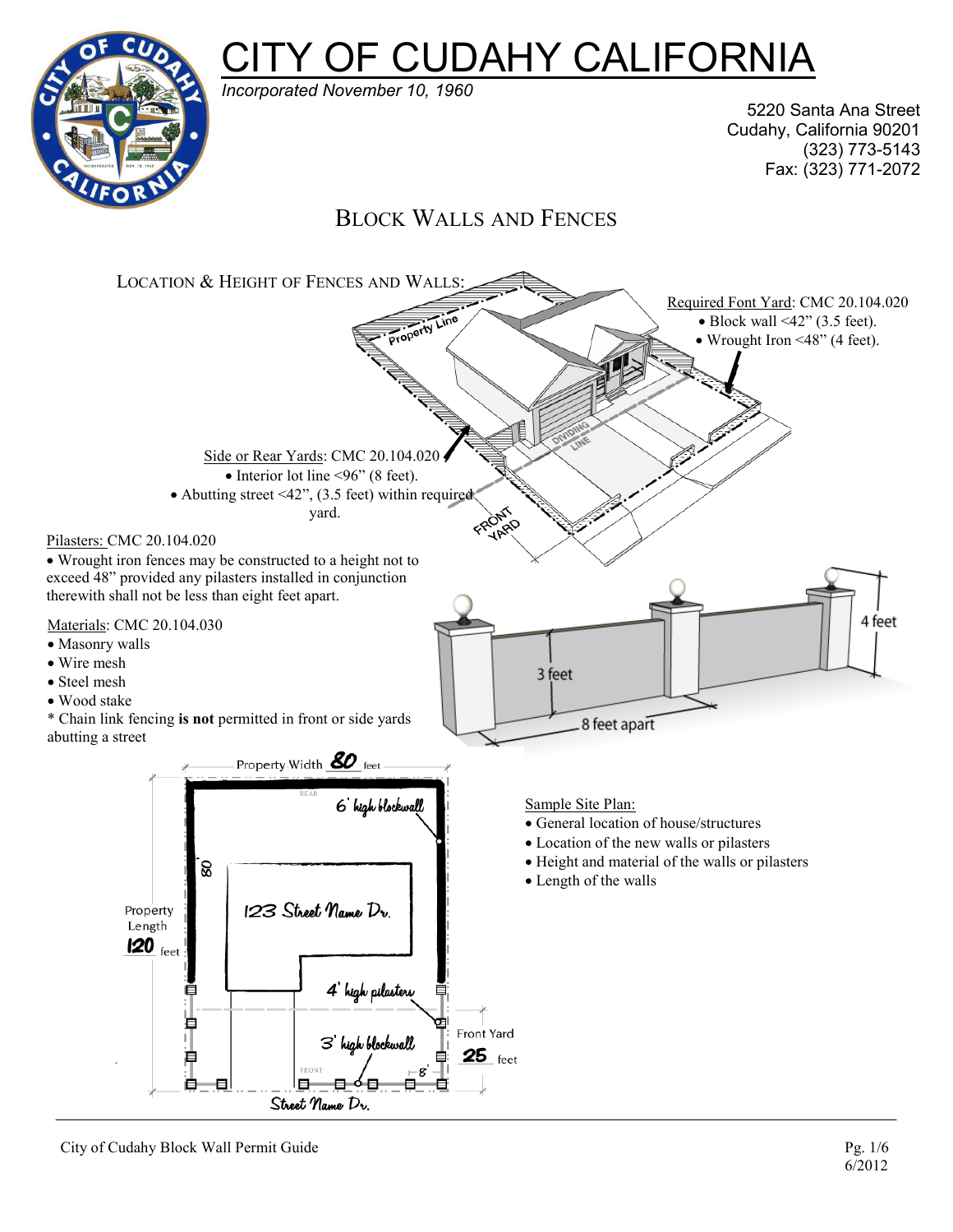# **CITY OF CUDAHY CALIFORNIA** *Incorporated November 10, 1960*



5220 Santa Ana Street Cudahy, California 90201 (323) 773-5143 Fax: (323) 771-2072

# APPLICATION FORM

| Front Yard:                                                                                                                                                                                                                                                                                                                                                                                                                                              |                                                                                    | Rear Yard:                                                                                                                                                                                                                                                                           |                                                                                                                                                                                                                                                                                                                                                                                                              |  |
|----------------------------------------------------------------------------------------------------------------------------------------------------------------------------------------------------------------------------------------------------------------------------------------------------------------------------------------------------------------------------------------------------------------------------------------------------------|------------------------------------------------------------------------------------|--------------------------------------------------------------------------------------------------------------------------------------------------------------------------------------------------------------------------------------------------------------------------------------|--------------------------------------------------------------------------------------------------------------------------------------------------------------------------------------------------------------------------------------------------------------------------------------------------------------------------------------------------------------------------------------------------------------|--|
|                                                                                                                                                                                                                                                                                                                                                                                                                                                          |                                                                                    |                                                                                                                                                                                                                                                                                      |                                                                                                                                                                                                                                                                                                                                                                                                              |  |
| Length: $\frac{1}{\sqrt{1-\frac{1}{2}}\sqrt{1-\frac{1}{2}}\sqrt{1-\frac{1}{2}}\sqrt{1-\frac{1}{2}}\sqrt{1-\frac{1}{2}}\sqrt{1-\frac{1}{2}}\sqrt{1-\frac{1}{2}}\sqrt{1-\frac{1}{2}}\sqrt{1-\frac{1}{2}}\sqrt{1-\frac{1}{2}}\sqrt{1-\frac{1}{2}}\sqrt{1-\frac{1}{2}}\sqrt{1-\frac{1}{2}}\sqrt{1-\frac{1}{2}}\sqrt{1-\frac{1}{2}}\sqrt{1-\frac{1}{2}}\sqrt{1-\frac{1}{2}}\sqrt{1-\frac{1}{2}}\sqrt{1-\frac{1}{$                                             |                                                                                    |                                                                                                                                                                                                                                                                                      | Length: $\frac{1}{\sqrt{1-\frac{1}{2}}\sqrt{1-\frac{1}{2}}\sqrt{1-\frac{1}{2}}\sqrt{1-\frac{1}{2}}\sqrt{1-\frac{1}{2}}\sqrt{1-\frac{1}{2}}\sqrt{1-\frac{1}{2}}\sqrt{1-\frac{1}{2}}\sqrt{1-\frac{1}{2}}\sqrt{1-\frac{1}{2}}\sqrt{1-\frac{1}{2}}\sqrt{1-\frac{1}{2}}\sqrt{1-\frac{1}{2}}\sqrt{1-\frac{1}{2}}\sqrt{1-\frac{1}{2}}\sqrt{1-\frac{1}{2}}\sqrt{1-\frac{1}{2}}\sqrt{1-\frac{1}{2}}\sqrt{1-\frac{1}{$ |  |
|                                                                                                                                                                                                                                                                                                                                                                                                                                                          |                                                                                    |                                                                                                                                                                                                                                                                                      |                                                                                                                                                                                                                                                                                                                                                                                                              |  |
| <b>Submittal Checklist</b><br>$\Box$ Site Plan                                                                                                                                                                                                                                                                                                                                                                                                           | $\Box$ Elevation                                                                   | $\Box$ Construction Details $\Box$ Authorization<br>I certify that the forgoing statements and information are true and that any submitted material<br>statements or plan designs are correct to the best of my knowledge.                                                           |                                                                                                                                                                                                                                                                                                                                                                                                              |  |
| Applicants Signature                                                                                                                                                                                                                                                                                                                                                                                                                                     |                                                                                    | the control of the control of the control of the control of the control of the control of<br>Date                                                                                                                                                                                    |                                                                                                                                                                                                                                                                                                                                                                                                              |  |
| STATE OF CALIFORNIA<br><b>COUNTY OF LOS ANGELES)</b>                                                                                                                                                                                                                                                                                                                                                                                                     | $\lambda$<br>)SS.<br>TRUE AND CORRECT TO THE BEST OF KNOWLEDGE AND BELIEF.         | PROPERTY OWNER'S AFFIDAVIT<br>$\,$ I/WE $\,$ BEING DULY SWORN, DEPOSE AND SAY, THAT I/WE AM/ ARE THE OWNER(S) OF PROPERTY INVOLOVED IN THIS PETITION, AND THAT THE FOREGOING STATEMENTS<br>AND ANSWERS HEREIN CONTAINED AND THE INFORMATION HEREWHITH SUBMITTED, ARE IN ALL RESPECTS |                                                                                                                                                                                                                                                                                                                                                                                                              |  |
| $CITY: \begin{tabular}{ c c c c } \hline \rule{0pt}{8ex} & \rule{0pt}{8ex} & \rule{0pt}{8ex} & \rule{0pt}{8ex} \\ \hline \rule{0pt}{8ex} & \rule{1pt}{8ex} & \rule{1pt}{8ex} \\ \hline \rule{0pt}{8ex} & \rule{1pt}{8ex} & \rule{1pt}{8ex} \\ \hline \rule{0pt}{8ex} & \rule{1pt}{8ex} & \rule{1pt}{8ex} \\ \hline \rule{0pt}{8ex} & \rule{1pt}{8ex} & \rule{1pt}{8ex} \\ \hline \rule{0pt}{8ex} & \rule{1pt}{8ex} & \rule{$<br>TEL. NO: $\qquad \qquad$ | SIGNED:                                                                            | <b>NOTARY PUBLIC</b>                                                                                                                                                                                                                                                                 |                                                                                                                                                                                                                                                                                                                                                                                                              |  |
|                                                                                                                                                                                                                                                                                                                                                                                                                                                          | SWORN TO BEFORE ME THIS $\_\_\_\_\_\_\_\$ DAY OF $\_\_\_\_\_\_$ , 20 $\_\_\_\_\_\$ |                                                                                                                                                                                                                                                                                      |                                                                                                                                                                                                                                                                                                                                                                                                              |  |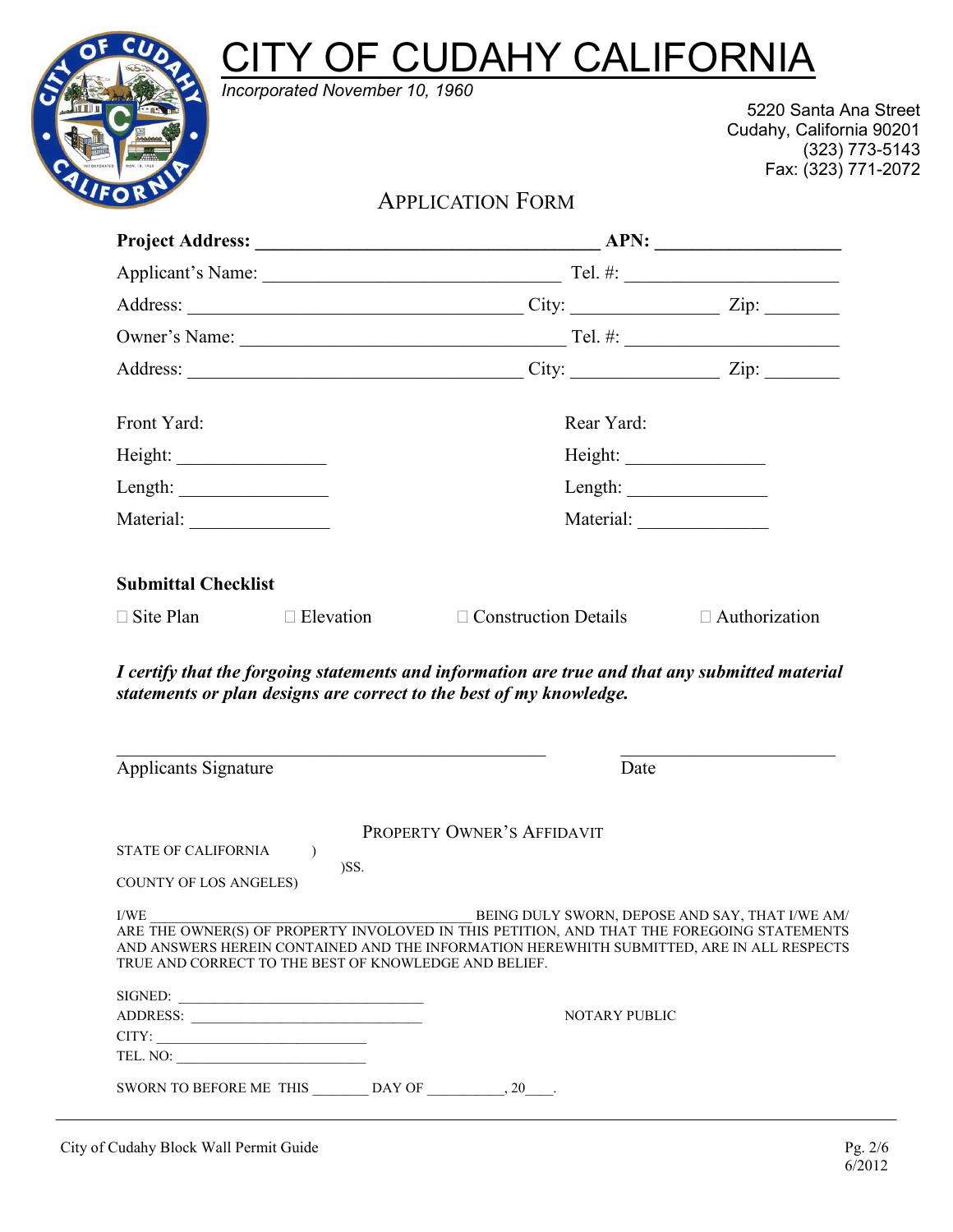

# SITE PLAN: BLOCK WALL/FENCE APPLICATION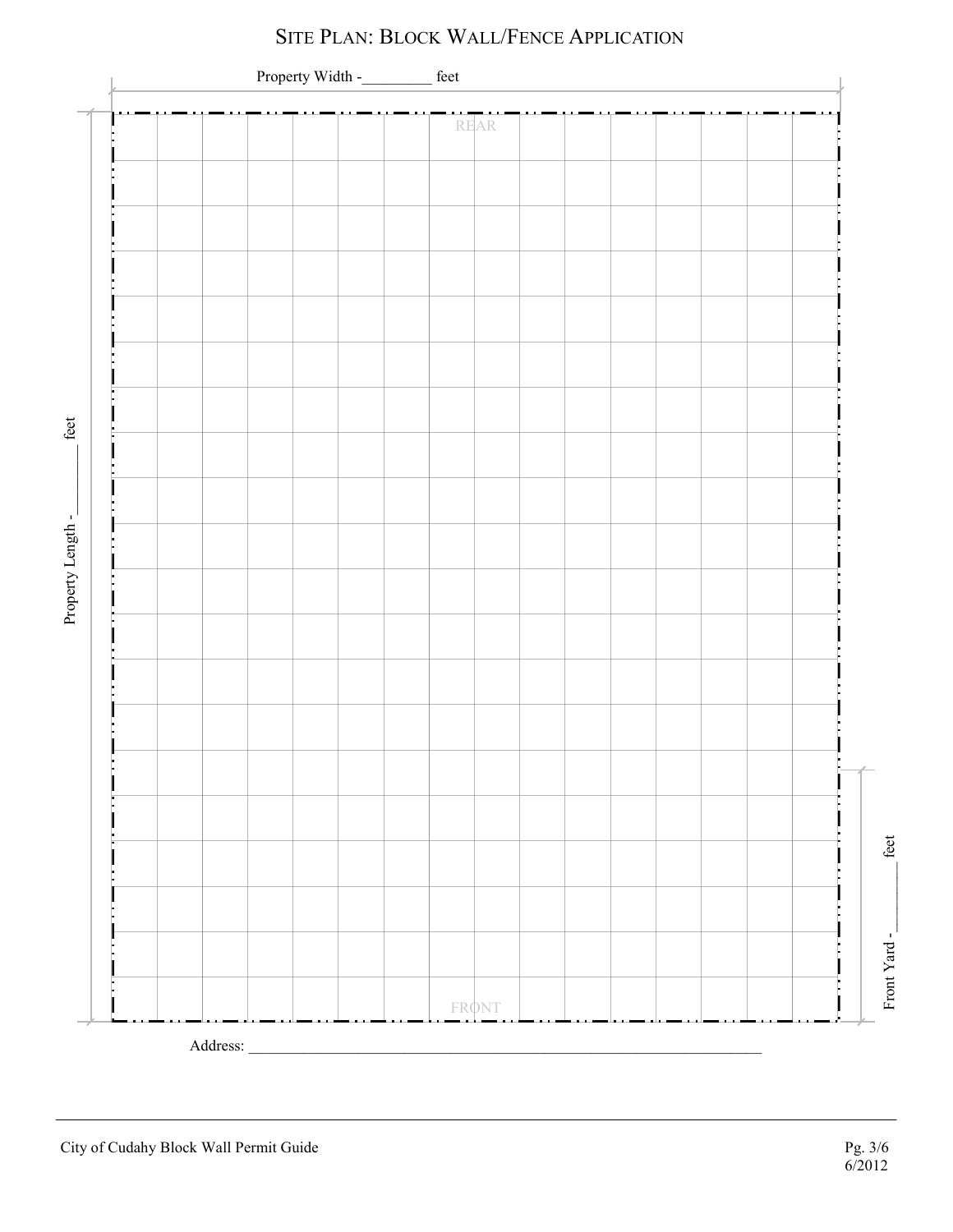#### CONSTRUCTION DETAILS Please include the appropriate details according to the proposed construction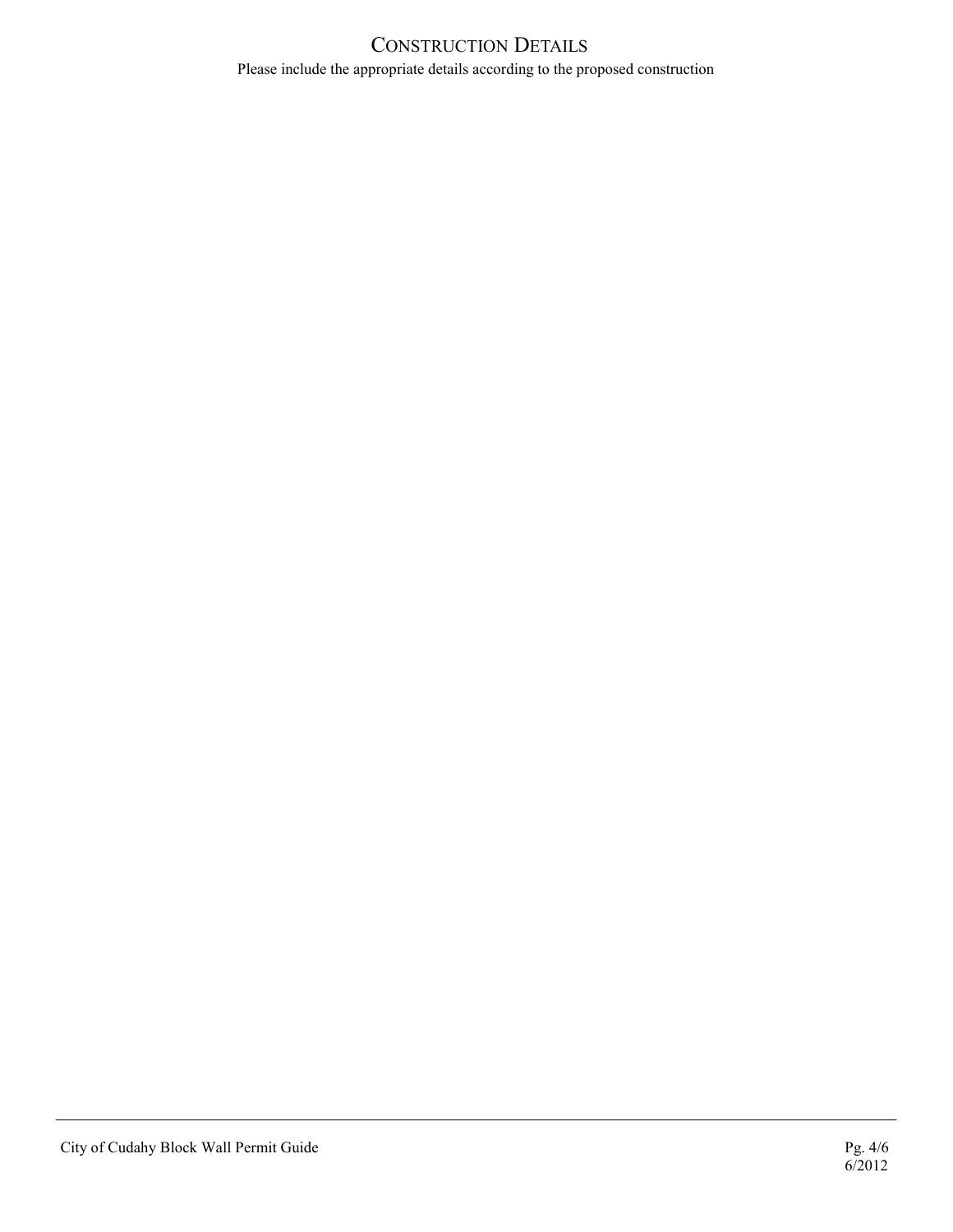## AUTHORIZATION FOR FENCE CONSTRUCTION

# **PROPERTY OWNER'S AFFIDAVIT (Subject Property)**

|                                                                             | $\frac{1}{2}$ , agree to construct a (type of fence) $\frac{1}{2}$                                                 |                          |  |  |  |
|-----------------------------------------------------------------------------|--------------------------------------------------------------------------------------------------------------------|--------------------------|--|--|--|
|                                                                             | fence, with a total length of <u>contract of est</u> , and a total height of <u>contract of the set</u> . I hereby |                          |  |  |  |
|                                                                             | understand and acknowledge that the entire width of the fence/wall will be located on my                           |                          |  |  |  |
| property (subject property).                                                |                                                                                                                    |                          |  |  |  |
| <b>COUNTY OF LOS ANGELES</b><br><b>STATE OF CALIFORNIA</b>                  |                                                                                                                    |                          |  |  |  |
|                                                                             | I, (we) <u>(Property Owners name</u> , please print)                                                               | being duly sworn,        |  |  |  |
|                                                                             |                                                                                                                    |                          |  |  |  |
| Dispose, and say that $I$ (we) am (are) the owner(s) of property located at |                                                                                                                    |                          |  |  |  |
|                                                                             |                                                                                                                    | involved in this request |  |  |  |
| City                                                                        | State<br>Zip                                                                                                       |                          |  |  |  |
|                                                                             | and that the foregoing statements and answers contained herein, and the information submitted herewith, are in     |                          |  |  |  |
|                                                                             | all respects true and correct to the best of my (our) knowledge and belief.                                        |                          |  |  |  |
|                                                                             |                                                                                                                    |                          |  |  |  |
|                                                                             |                                                                                                                    |                          |  |  |  |
| Property Owner Signature                                                    | Print Name                                                                                                         |                          |  |  |  |
| Home Address                                                                |                                                                                                                    |                          |  |  |  |
|                                                                             |                                                                                                                    |                          |  |  |  |
| City<br>State                                                               | Zip                                                                                                                |                          |  |  |  |
| Phone #                                                                     |                                                                                                                    |                          |  |  |  |
|                                                                             |                                                                                                                    |                          |  |  |  |
|                                                                             |                                                                                                                    |                          |  |  |  |
|                                                                             |                                                                                                                    |                          |  |  |  |
| Notary Public                                                               |                                                                                                                    |                          |  |  |  |
|                                                                             |                                                                                                                    |                          |  |  |  |
|                                                                             |                                                                                                                    |                          |  |  |  |
|                                                                             |                                                                                                                    |                          |  |  |  |